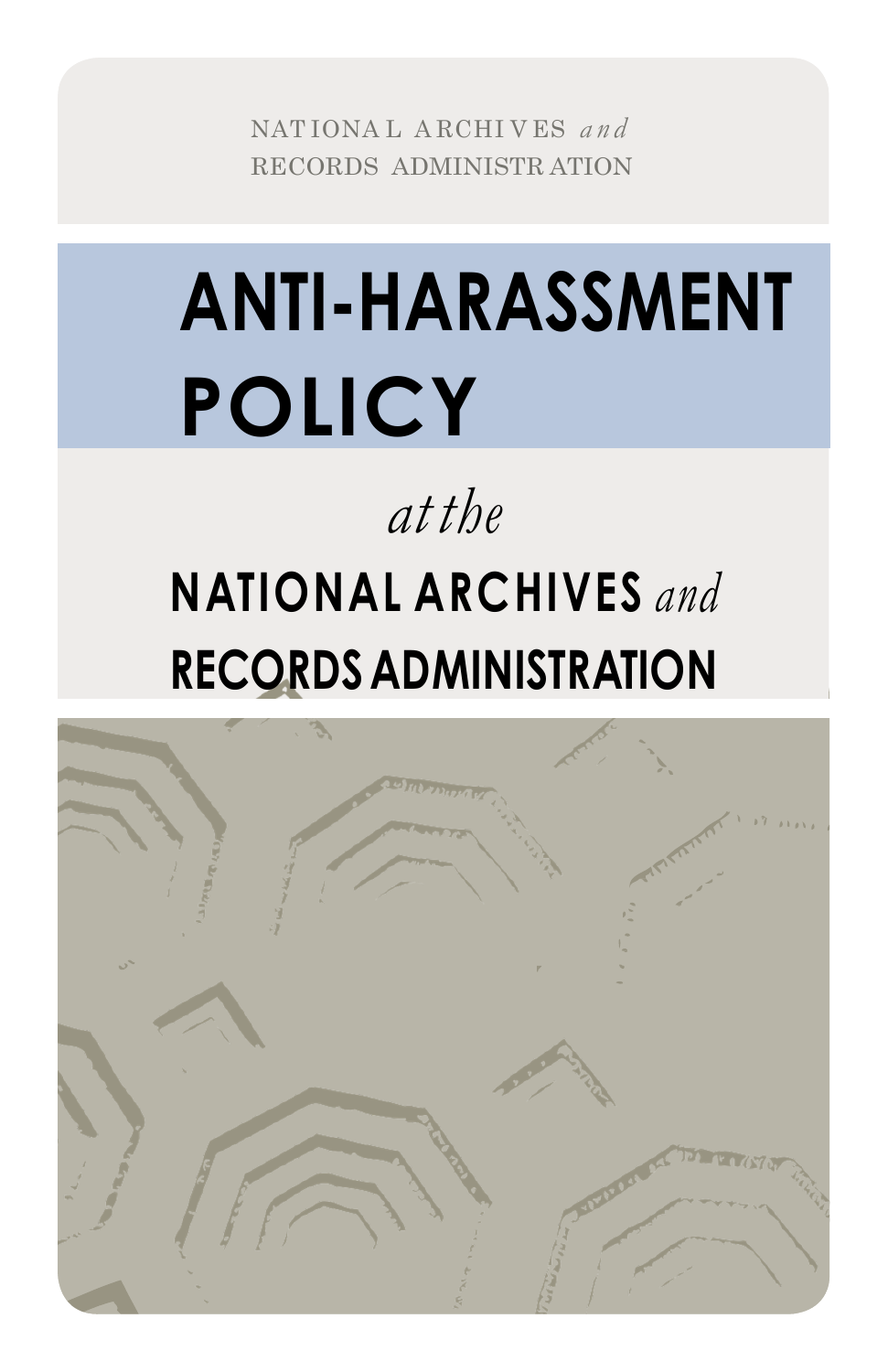#### **NARA POLICY ON HARASSMENT**

The National Archives and Records Administration is committed to maintaining a work environment that is courteous, respectful, and free from harassing behaviors for you and your fellow employees, contractors, volunteers, visitors, and customers. Simply put, NARA will not tolerate harassment of any kind.

#### **WHAT IS HARASSMENT?**

Any unwelcome verbal, non-verbal, or physical conduct based on race, color, religion, sex (including pregnancy and gender identity), genetic information, sexual orientation, national origin, age, disability (mental or physical), marital status, political affiliation, status as a parent, retaliation, or any other reason when:

- ➤ An employee actually suffers a personal loss or harm with regard to a term, privilege, or condition of employment relating to any of the protected classes mentioned above.
- ➤ The behavior can reasonably create an intimidating, hostile, or offensive work environment.
- ➤ It includes, but is not limited to: bullying, slurs, derogatory or disrespectful remarks, the spreading of rumors, swearing, jokes, obscenities, incessant teasing, expressing or insinuating threats, threatened assault, hitting, punching, other unwanted touching, and malicious or insulting gestures.

Sexual harassment involves unwelcome sexual advances, requests for sexual favors, and verbal or physical conduct of a sexual nature when:

- ► Submission to, or rejection of, this conduct is made—either explicitly or implicitly—a term or condition of your job, pay, or career;
- ➤ Submission to, or rejection of, this conduct is used as a basis for career or employment decisions affecting you; or
- ➤ This conduct interferes with your work performance or creates an intimidating, hostile, or offensive environment.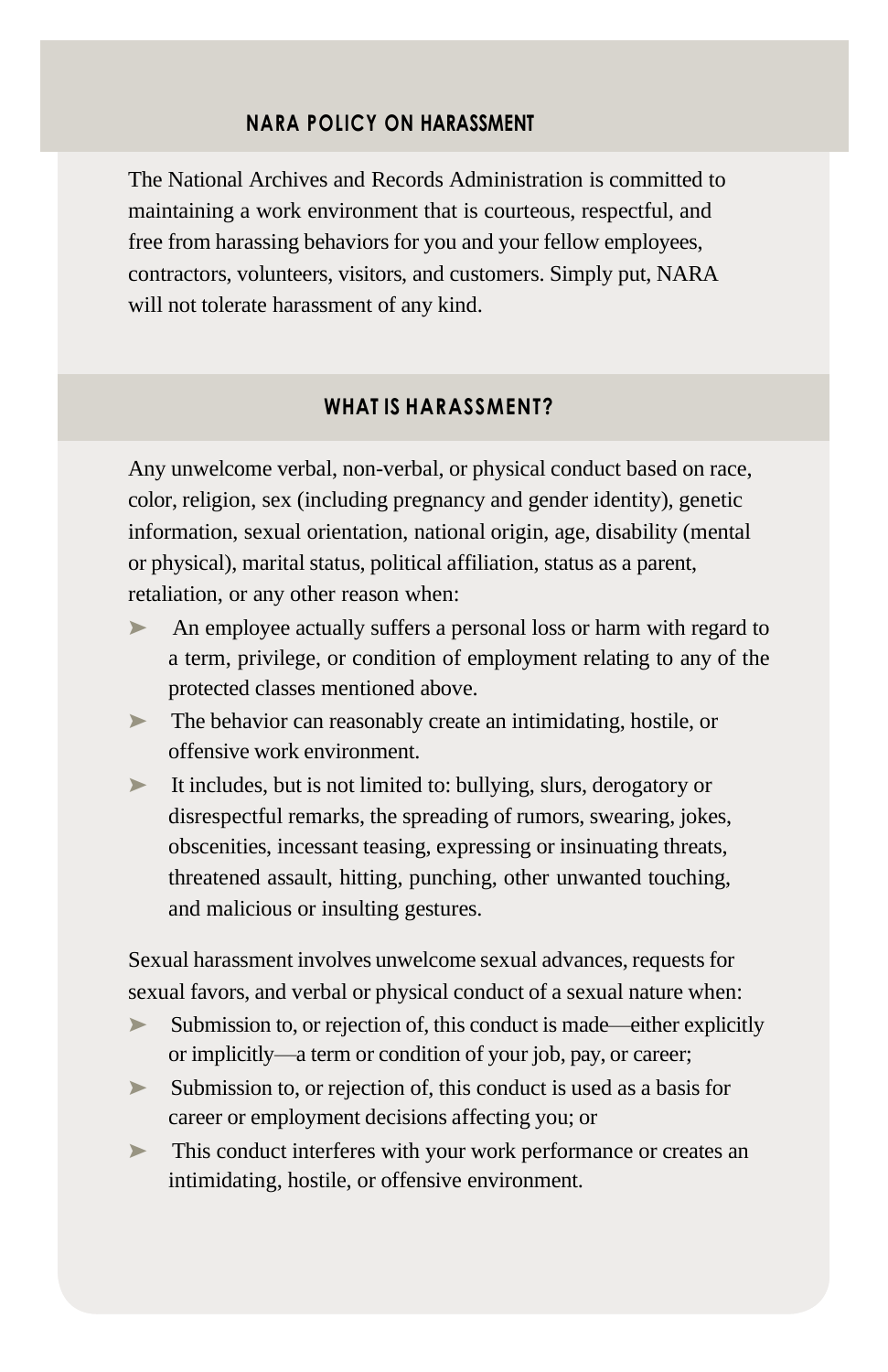#### **WHAT CAN I DO?**

Supervisors, volunteer coordinators, Contracting Officer's Representatives (CORs), and management officials must immediately—usually within 48 hours of becoming aware of it—report harassing conduct, or allegations of harassing conduct by others, to any member of the Ad Hoc Committee on Harassment and/or the Anti-Harassment Program Manager. Failure to report an incident of harassment may result in administrative action, including disciplinary action.

Employees need to file an EEO complaint alleging discrimination with the NEEO within 45 calendar days of the date of incident(s). See NARA 395, EEO Complaints Program, for guidance.

If you are a bargaining unit employee, you may file a grievance within 20 days of the alleged incident, or 20 days after you become aware of the alleged incident. You may contact your union representative at any time regarding discrimination and/or harassment.

#### **WHAT CAN THE NATIONAL ARCHIVES DO?**

NARA has appropriate measures it can take to prevent harassment in the workplace and to correct harassing behavior *before* it becomes severe or pervasive. Harassing behavior by a NARA employee can constitute misconduct before it reaches the level of illegal behavior. Violations of this policy can result in administrative or disciplinary actions against offenders.

#### **IS TRAINING AVAILABLE?**

All managers and supervisors as well as staff are required to take the Prevention of Workplace Harassment training annually through NARA's Learning Management System (LMS). In addition, this training can be facilitated by the Anti-Harassment Program Manager or any manager or supervisor with the assistance of the program manager to help mitigate and eliminated harassing behavior in the workplace.